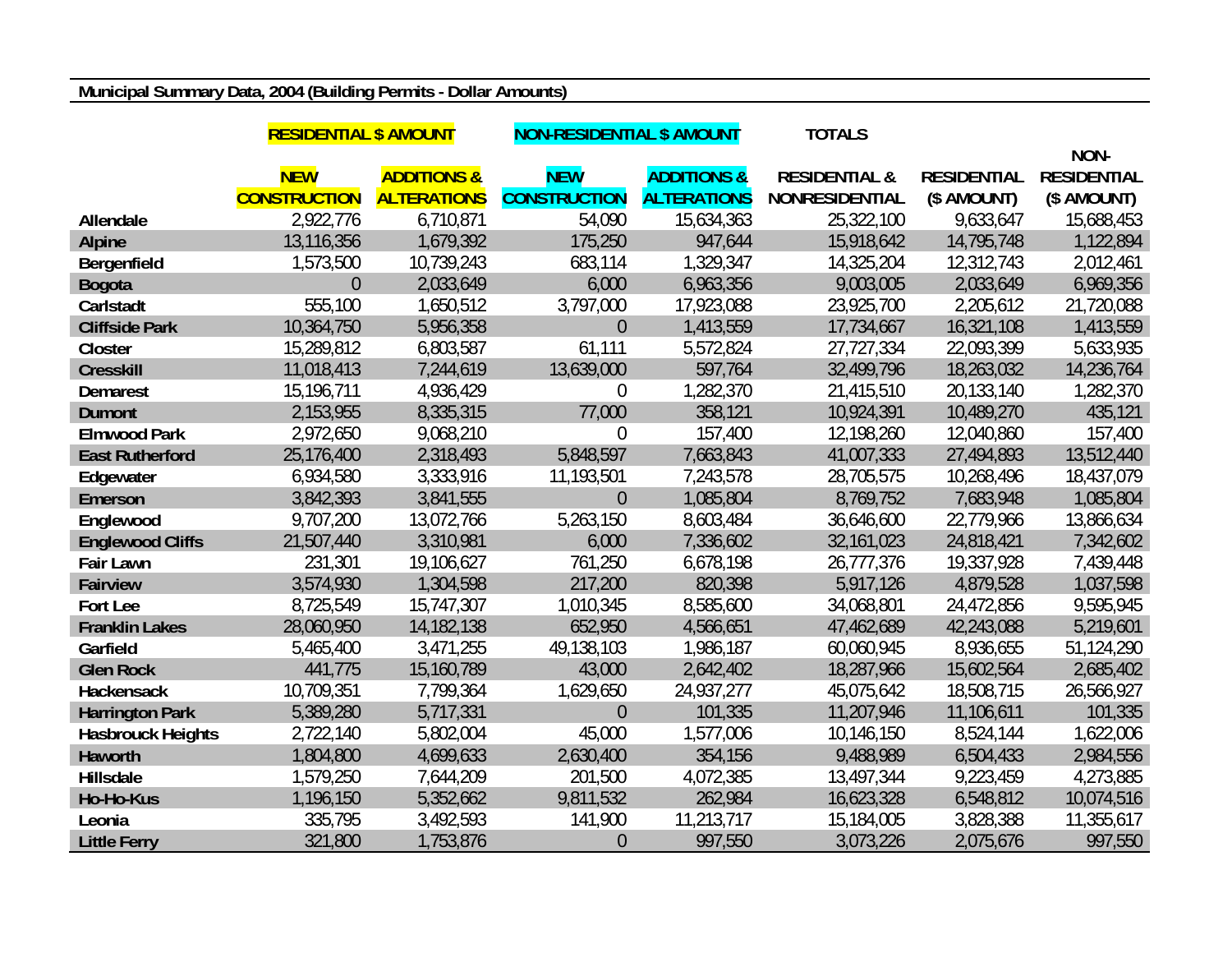| Lodi                      | 3,270,135      | 4,230,873      | 417,850          | 3,867,099  | 11,785,957 | 7,501,008      | 4,284,949  |
|---------------------------|----------------|----------------|------------------|------------|------------|----------------|------------|
| Lyndhurst                 | 2,422,330      | 7,914,899      | 8,918,600        | 2,014,043  | 21,269,872 | 10,337,229     | 10,932,643 |
| Mahwah                    | 14,705,327     | 8,720,781      | 3,449,517        | 30,304,543 | 57,180,168 | 23,426,108     | 33,754,060 |
| Maywood                   | 160,100        | 4,883,943      | 9,700            | 1,965,655  | 7,019,398  | 5,044,043      | 1,975,355  |
| <b>Midland Park</b>       | 1,431,000      | 4,767,983      | $\mathbf 0$      | 5,056,560  | 11,255,543 | 6,198,983      | 5,056,560  |
| Montvale                  | 1,342,500      | 5,617,505      | $\theta$         | 15,408,979 | 22,368,984 | 6,960,005      | 15,408,979 |
| Moonachie                 | 963,360        | 900,349        | $\overline{0}$   | 3,592,532  | 5,456,241  | 1,863,709      | 3,592,532  |
| <b>New Milford</b>        | 2,290,350      | 6,833,467      | 659,450          | 1,143,464  | 10,926,731 | 9,123,817      | 1,802,914  |
| North Arlington           | 1,464,500      | 3,519,874      | 30,000           | 1,353,438  | 6,367,812  | 4,984,374      | 1,383,438  |
| Northvale                 | 825,100        | 1,881,537      | $\overline{0}$   | 1,220,307  | 3,926,944  | 2,706,637      | 1,220,307  |
| Norwood                   | 3,971,738      | 3,947,510      | 180,600          | 1,551,219  | 9,651,067  | 7,919,248      | 1,731,819  |
| <b>Oakland</b>            | 2,707,034      | 9,948,034      | 50,260           | 3,220,407  | 15,925,735 | 12,655,068     | 3,270,667  |
| Old Tappan                | 11,557,991     | 10,842,706     | 183,785          | 1,177,338  | 23,761,820 | 22,400,697     | 1,361,123  |
| Oradell                   | 1,328,340      | 7,118,854      | 543,500          | 1,589,349  | 10,580,043 | 8,447,194      | 2,132,849  |
| <b>Palisades Park</b>     | 40,559,751     | 2,336,697      | 1,850,000        | 3,231,059  | 47,977,507 | 42,896,448     | 5,081,059  |
| <b>Paramus</b>            | 15,806,092     | 21,844,564     | 32,000           | 37,159,037 | 74,841,693 | 37,650,656     | 37,191,037 |
| Park Ridge                | 4,512,829      | 6,162,645      | 1,782,107        | 706,659    | 13,164,240 | 10,675,474     | 2,488,766  |
| Ramsey                    | 2,610,210      | 11,947,454     | 9,000,700        | 14,627,910 | 38,186,274 | 14,557,664     | 23,628,610 |
| Ridgefield                | 3,841,700      | 3,431,658      | 3,392,120        | 3,975,652  | 14,641,130 | 7,273,358      | 7,367,772  |
| <b>Ridgefield Park</b>    | 3,139,973      | 3,412,439      | 500              | 1,999,314  | 8,552,226  | 6,552,412      | 1,999,814  |
| Ridgewood                 | 7,172,000      | 32,339,175     | 4,691,063        | 24,473,428 | 68,675,666 | 39,511,175     | 29,164,491 |
| <b>River Edge</b>         | 751,200        | 6,830,323      | 5,500            | 1,019,800  | 8,606,823  | 7,581,523      | 1,025,300  |
| <b>River Vale</b>         | 5,790,500      | 12,939,926     | $\overline{0}$   | 51,775     | 18,782,201 | 18,730,426     | 51,775     |
| <b>Rochelle Park</b>      | 1,540,400      | 2,585,323      | 151,000          | 6,971,097  | 11,247,820 | 4,125,723      | 7,122,097  |
| Rockleigh                 | 350,000        | 279,160        | $\overline{0}$   | 620,878    | 1,250,038  | 629,160        | 620,878    |
| <b>Rutherford</b>         | 529,900        | 10,468,133     | 672,600          | 17,644,569 | 29,315,202 | 10,998,033     | 18,317,169 |
| <b>Saddle Brook</b>       | 2,868,051      | 5,790,247      |                  | 1,450,941  | 10,109,240 | 8,658,298      | 1,450,942  |
| <b>Saddle River</b>       | 19,458,654     | 8,508,254      | 37,600           | 2,941,695  | 30,946,203 | 27,966,908     | 2,979,295  |
| South Hackensack          | 665,000        | 431,228        | $\theta$         | 1,040,690  | 2,136,918  | 1,096,228      | 1,040,690  |
| <b>Teaneck</b>            | 6,456,250      | 21,823,214     | 460,900          | 5,488,783  | 34,229,147 | 28,279,464     | 5,949,683  |
| <b>Tenafly</b>            | 16,702,750     | 14,871,186     | 75,800           | 2,545,181  | 34,194,917 | 31,573,936     | 2,620,981  |
| Teterboro                 | $\overline{0}$ | $\overline{0}$ | 61,559           | 2,455,246  | 2,516,805  | $\overline{0}$ | 2,516,805  |
| <b>Upper Saddle River</b> | 22,638,526     | 11,381,993     | 4,493,500        | 1,798,317  | 40,312,336 | 34,020,519     | 6,291,817  |
| Waldwick                  | 1,270,120      | 7,276,304      | 36,200           | 1,268,296  | 9,850,920  | 8,546,424      | 1,304,496  |
| Wallington                | 897,000        | 2,167,012      | $\boldsymbol{0}$ | 1,303,335  | 4,367,347  | 3,064,012      | 1,303,335  |
| Washington                | 399,100        | 9,283,914      | $\theta$         | 460,736    | 10,143,750 | 9,683,014      | 460,736    |